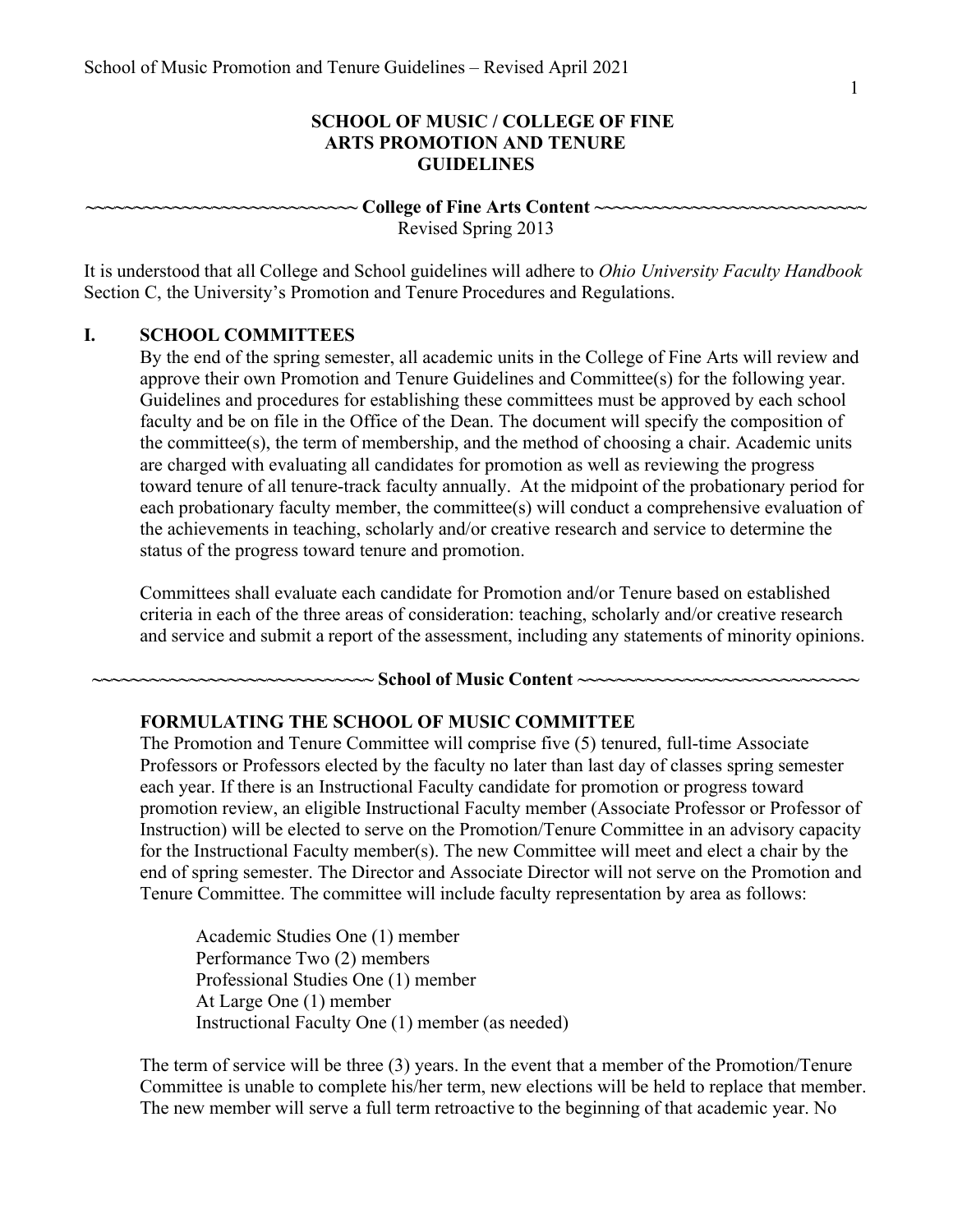member may succeed him/herself before three (3) years have intervened. In the event that fewer than two faculty are eligible for election in an area, that committee position will change to an at-large position for the three-year term, after which that position will return to its intended area

### **SCHOOL OF MUSIC PROCEDURES**

 *All matters relating to promotion and tenure will be confidential.* 

 review to be conducted (i.e. tenure, promotion, progress toward tenure, progress toward undergoing a tenure review, and all candidates eligible for promotion. By the end of each spring semester, the Director of the School of Music will provide the Promotion and Tenure Committee with a list of faculty members to be reviewed, the type of promotion, or midpoint review), and the deadlines for completion of these reviews. The Director will also notify in writing all candidates undergoing a midpoint review, all candidates

#### **Progress Toward Promotion and Tenure:**

 year faculty will receive their first Progress Toward Promotion and Tenure report in their second year of employment, covering their first three semesters of teaching. If granted credit towards Committee will solicit these evaluation letters, as specified in section VII.B. of the Faculty The Promotion and Tenure Committee will conduct an annual Progress Toward Promotion and Tenure evaluation for each probationary Tenure Track and Instructional faculty member. Firsttenure in the contract, the first-year faculty member will receive a Director's evaluation and Progress Toward Promotion and Tenure evaluation in the first year. The evaluation should be based upon the entire calendar year's activities, including activities and documentation from the previous institution or position. The evaluation will be based primarily upon the faculty member's Faculty Annual Report and two evaluation letters. These letters are typically written by the candidate's division chair and area coordinator, or the Associate Director when the candidate is a division chair or area coordinator. Under some circumstances though and in consultation with the SOM Director, the P and T Committee may instead designate that one of the letters be written by tenured or promoted faculty with the most appropriate expertise or knowledge in the professional, applied, or academic area of the candidate. At least one of the two letters will include a report on a minimum of one observation of the candidate's teaching. The Chair of the Promotion and Tenure Annual Review (FAR) Guidelines and Procedures document governing annual merit evaluation. The director's evaluation and the committee's Progress Toward Promotion and Tenure report for the faculty member from the previous year will be provided to the committee for reference. The committee will submit its Progress Toward Promotion and Tenure report directly to the faculty member, with a copy given to the director. The Director will set the deadlines for this process according to university-mandated requirements.

### **Midpoint Review:**

The Midpoint Review is both an annual Progress Toward Promotion and Tenure report, plus an examination of all previous evaluation letters from appropriate division chair(s) and area coordinator(s). It may also encompass an examination of previous Faculty Annual Reports held on file. Additional documentation will not be required of the candidate. The Chair of the Promotion and Tenure Committee will solicit letters, as specified in section VII.B. of the *Faculty Annual Review (FAR) Guidelines and Procedures* document governing annual merit evaluation. The committee will submit its Midpoint Review/Progress Toward Promotion and Tenure report directly to the faculty member, with a copy given to the director. Deadlines will be identical to the annual Progress Toward Tenure process.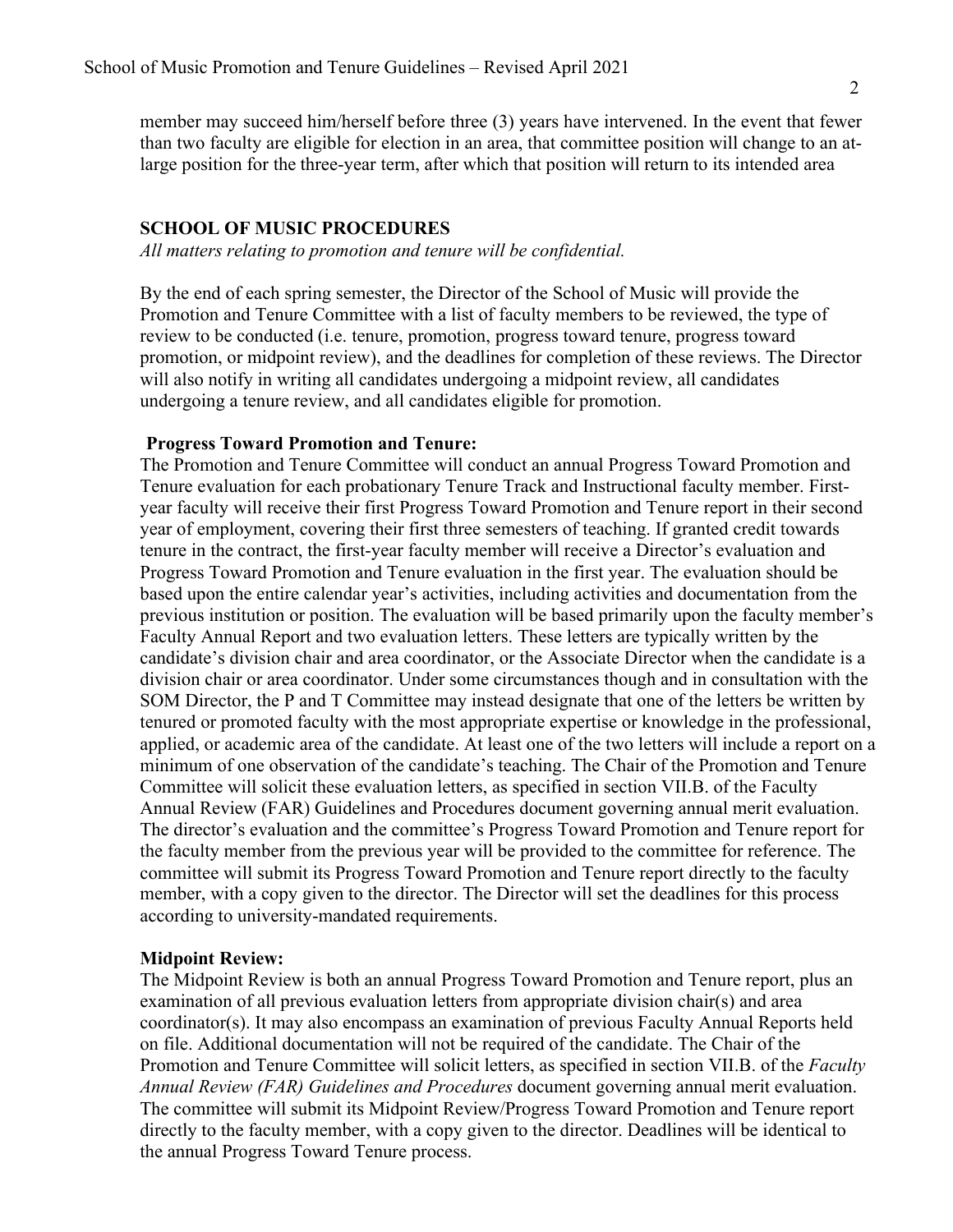#### **Consideration of Promotion:**

 Handbook. Other deadlines will be identical to the annual Progress Toward Tenure process. Faculty members eligible for promotion may request a Consideration of Promotion evaluation in a written statement to the chairperson of the Promotion and Tenure Committee, before the deadline announced in writing by the Director. This evaluation, covering the years since the last promotion, is based primarily on a review of director evaluation letters, but may also encompass an examination of previous Faculty Annual Reports held on file. Additional documentation will not be required of the candidate. The committee will report to the Director of the School of Music, who will then submit a formal letter to the candidate by the date set forth in the Faculty

#### **Promotion and Tenure:**

 The Promotion and Tenure Committee will conduct a review of all candidates for tenure and all candidates eligible for promotion who notify the committee of their intention to seek promotion that year. Promotion and Tenure considerations will follow the schedule as listed in the Faculty Handbook unless otherwise specified in the initial contract.

 It is the sole responsibility of the faculty member to format their dossier according to school and college guidelines. The faculty member may solicit the assistance of senior faculty.

 contract. A faculty member may be considered for early promotion and tenure only in exceptional cases and upon recommendation of the Division Chair or Area Coordinator. In determining who will be considered, the Director will refer to the Faculty Handbook, the College of Fine Arts minimum criteria for promotion and tenure, and the faculty member's initial

 contained in the candidate's faculty file in the director's office. The committee will decide each case on the basis of the information contained in the dossier, supporting materials submitted by the candidate, letters of evaluation, student evaluations, annual Director evaluations, and Progress Toward Tenure (Tenure Track Faculty) or Progress Toward Promotion (Instructional Faculty) letters. The committee may also request reports or information

 of data from students will be furnished to the candidate. Current student feedback will be solicited via survey and distributed and collected by members of the Promotion and Tenure Committee. Copies of any survey instrument used in the collection

 vote on his/her candidacy. All candidates will be informed in advance of areas to be discussed. As a part of the Promotion or Tenure procedure, the candidate may be invited to appear in support of his/her promotion and tenure before the Promotion and Tenure Committee prior to the

 Director regarding his/her candidacy. The Director will notify the candidate about his/her candidacy according to the procedures outlined by the Provost. The faculty member will receive a copy of the committee's letter to the

#### **Grievance Procedures**

 Tenure Committee (through its chairperson) for reconsideration by the committee. After such Should the faculty member feel a need for redress, he/she may appeal to the Promotion and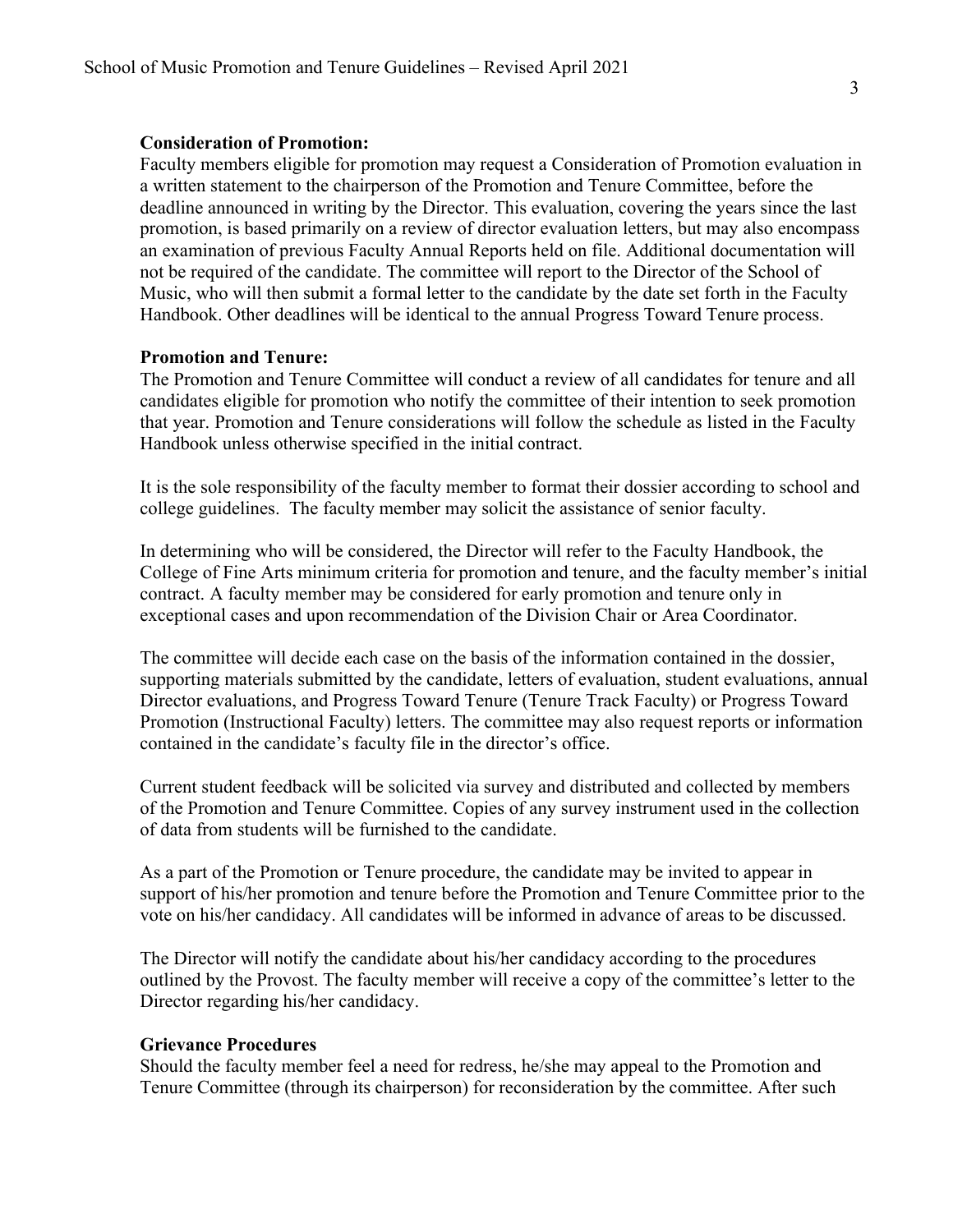member by the Director of the School of Music. If the faculty member desires further hearing, the procedures outlined in the Faculty Handbook will be followed. reconsideration, a written statement concerning the decision will be supplied to the faculty

#### **II. COLLEGE COMMITTEE**

 from each school within the College of Fine Arts. The College Committee on Promotion and Tenure will be composed of a tenured representative

 the following academic year. The committee will elect its own chair. All members must be elected or appointed by the end of the spring semester for service during

 must include a discussion of the reasons for divergent opinions. When the committee has not reached a unanimous vote on a candidate, the evaluative statement

## **III. PROMOTION AND TENURE CRITERIA**

#### **A. Group I Faculty**

 professional artists, educators and scholars in visual art, dance, film, interdisciplinary arts, music each faculty member in accordance with the respective school promotion and tenure guidelines. The faculty of the College of Fine Arts are devoted to the training and development of and theater. The College regards the quality of teaching, research, creative accomplishments, and service to be vital. The integration and balance among these three areas are determined by

### **Criteria for Promotion and Tenure**

 recognition. Length of service alone will not be the criterion for promotion or tenure. It is expected that faculty members will achieve tenure and advance in rank through attainment of skills, experience, and an increasing level of effectiveness, responsibility, and professional

 professional activities, conscientious service and record of collegial responsibility. A pattern of educators and professionals. Factors important to the College of Fine Arts are high quality teaching, achievement in achievement and productivity in these areas is expected along with demonstrable excellence as

### **Ouality of Teaching**

 The College is dedicated to maintaining high quality teaching effectiveness. Faculty are activity or scholarship as appropriate to the discipline. responsible for communicating rigorous and artistic discipline-specific standards, fostering critical thinking and research skills, developing an ability to communicate, and leading students to a mastery of the subject matter. This is achieved not only through effective teaching and advising, but also by setting a professional example in creativity, performance, exhibition

 include the supervision of theses, projects, productions and guiding students to professional careers. Therefore the evaluation of teaching will include such activities as advising and supervision, quality of critiques, rehearsals and workshops.In the College of Fine Arts, a great deal of teaching extends beyond the classroom and may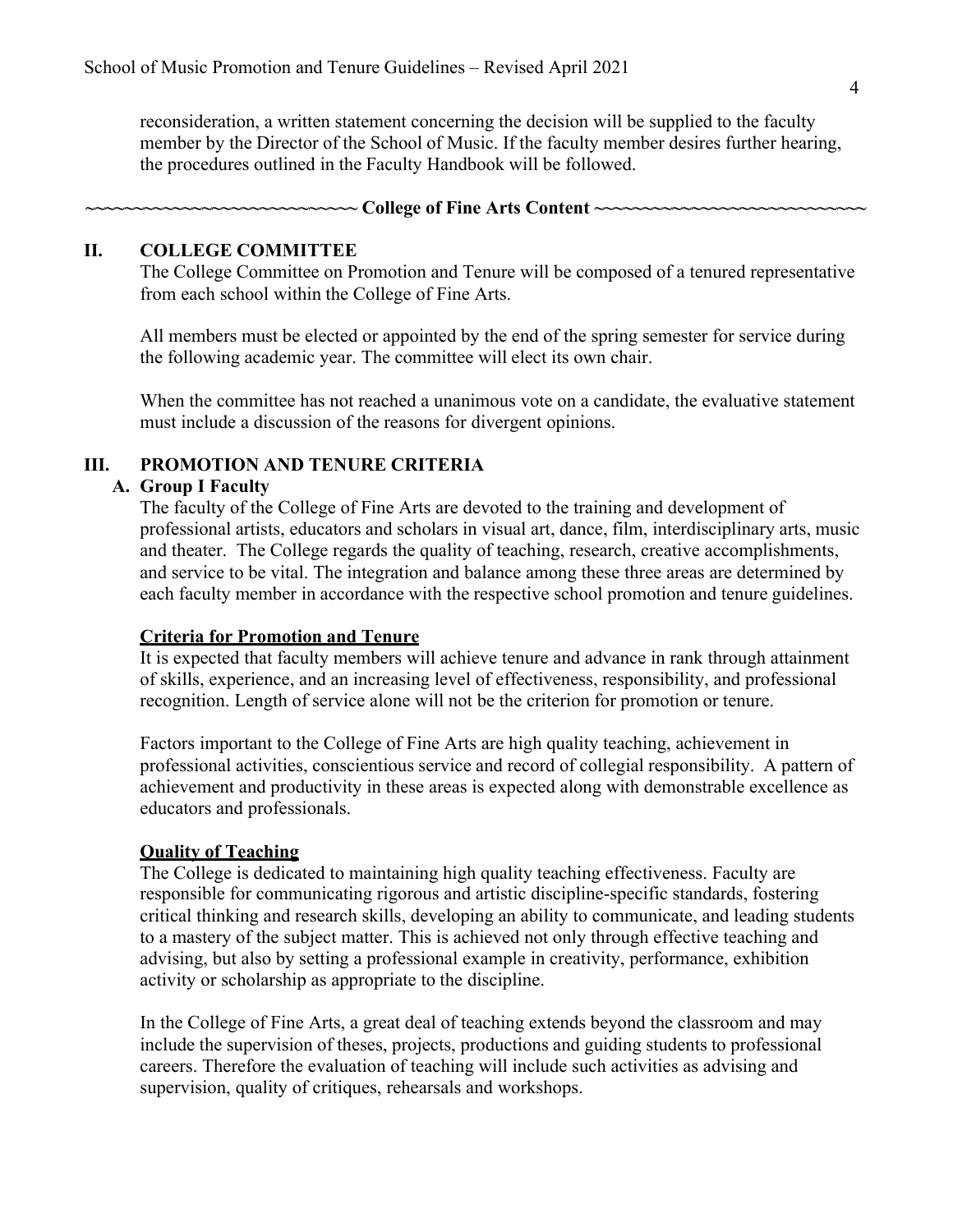### **Quality of Creative and Scholarly Research**

 Accomplishments are expected to be of high quality and professionally significant. Contributions may include: new works of art; choreographed, musical or theatrical performance; contributions must be evident. Creative, scholarly and interpretive contributions in the arts are equally valued and weighed. scholarly publications; preparation of and participation in exhibitions; commissioned and professional work; other artistic and scholarly achievements. Continued artistic or scholarly

#### **Quality of Service to the University, Society and the Profession**

 programs and to the public through the extension of specialized knowledge and service to local, state and national organizations. There should be evidence of contributions to departmental, college, university committees and

#### **Promotion & Tenure from Assistant Professor to Associate Professor**

 be reviewed simultaneously for tenure and promotion to the rank of Associate Professor. Early achievement are exceptionally meritorious (Faculty Handbook, Section II.C.6.c). University policy as stated in the Faculty Handbook (Section II.E.4) mandates that all awards of tenure and all promotions in rank must originate in a positive recommendation by the appropriate School Faculty Committee. Candidates for tenure who hold the rank of Assistant Professor will tenure and/or promotion decisions may be considered for a candidate whose productivity and

 Important to the College of Fine Arts are high quality teaching, a demonstration of professional achievement, including regional and increasing national prominence in professional activities, conscientious service and record of collegial responsibility. A pattern of achievement and productivity in these areas is expected along with demonstrable excellence as educators and professionals.

### **Promotion from Associate Professor to Professor**

 There should be clear evidence of a national professional profile and professional activity. Minimum time in rank as an Associate Professor before being considered for promotion is five (5) years. The minimum criteria for promotion from Associate Professor to Professor are a distinctive and sustained level of productivity and achievement in teaching, professional activity, and service.

 The College sets down general guidelines for all schools in the College with awareness that each school has developed discipline specific criteria for promotion and tenure.

### **B. Group II Faculty\***

 expects demonstrable achievement in student learning and excellence in teaching. The College of Fine Arts at Ohio University expects its Group-II faculty to contribute to its mission of supporting a program of national prominence in the training of studio artists, designers, and scholars through effective teaching, student advising, and participation in relevant administrative service. In evaluating Group-II faculty for promotion, the College of Fine Arts

[\*School of Music Note: In F2019 the term "Instructional Faculty" replaces "Group II Faculty"]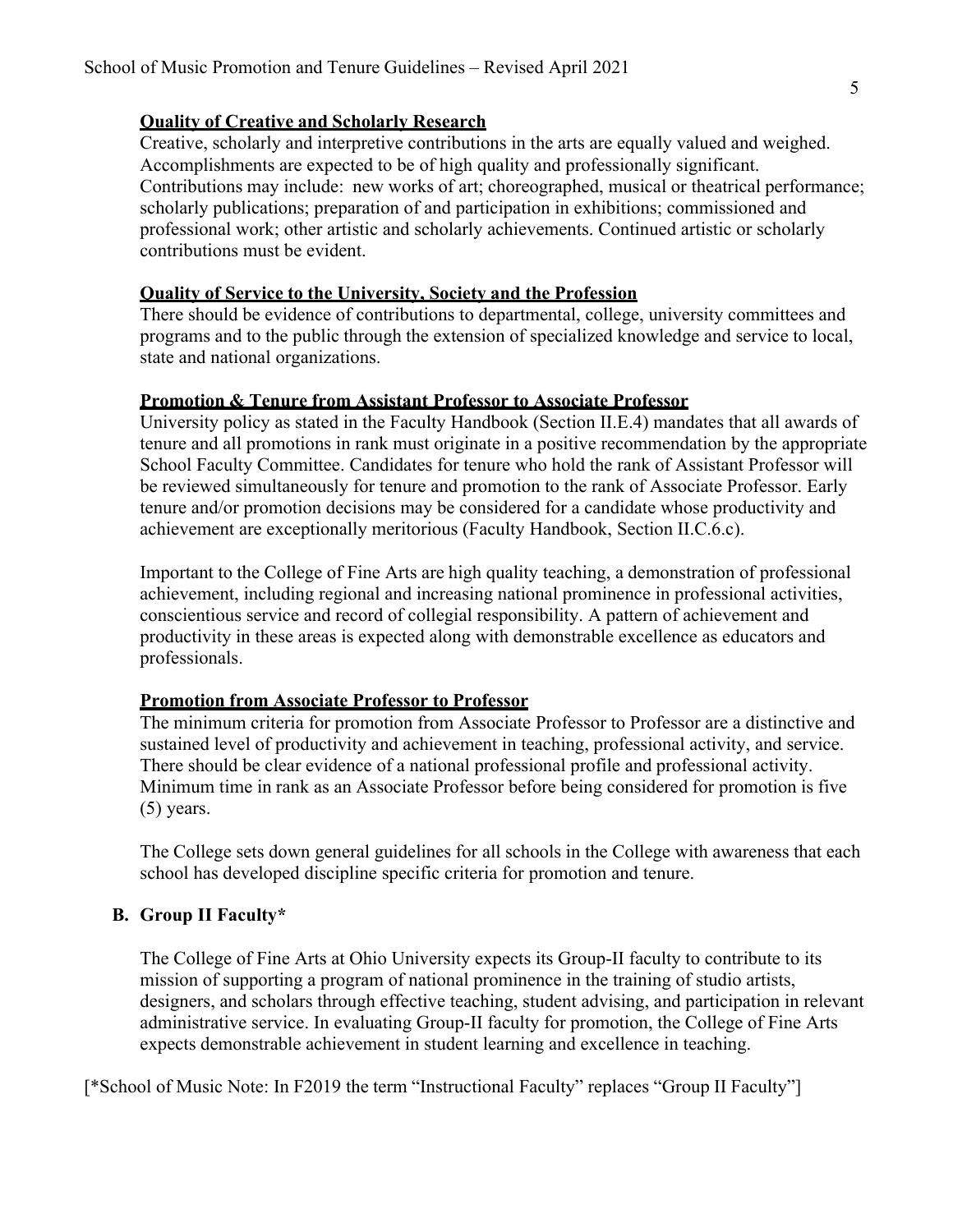The relevant guidelines governing the promotion assessment of Group-I faculty will be applied of appointment. (i.e., 80:0:20 vs. 100:0:0; cf. Faculty Handbook II.C.3.b). to Group-II faculty. Thus, the normative criteria covering Group II *teaching* and *service* directly mirror those of the teaching and service criteria for Group-I faculty (section III A in the College of Fine Arts Promotion and Tenure Guidelines). Professional service and shared governance expectations may also be evaluated depending upon the specific job duties outlined in the letter

## **Timeline**

 deadlines published annually for the promotion of Group-I faculty. The deadlines for tasks associated with promotion of Group-II faculty will be the same as the

## **Preparing the Dossier**

 and with the modifications below. The construction of the dossier will parallel that submitted by Group-I faculty seeking promotion (see School Guidelines for Dossier Preparation), but with an emphasis on teaching and service

The candidate is responsible for preparing and arranging all sections of the dossier with the exception of Section IIIA Creative and Scholarly Activity. *External* letters of reference will not be accepted for Group-II faculty promotion. However, at least two (no more than three) *internal*  letters must be provided in this section from faculty who have conducted some form of comprehensive teaching peer review and can adequately speak to the candidate's expertise in this area.

 All sections should be available to the College of Fine Arts Promotion and Tenure Committee. All participants in the process should have access to School policies concerning the Initial Hire as well as Guidelines and Criteria for Tenure and Promotion.

### **Grievance Procedures**

 specified in section II.F.2.d of the Faculty Handbook. Should a candidate not be recommended for promotion, they are entitled to an appeal. All sections of the Faculty Handbook apply (II.F.). Appeals should be initiated at the level at which the decision was made (i.e., department/school, dean, provost). Deadlines for this process are

### **~~~~~~~~~~~~~~~~~~~~~~~~~~~~~ School of Music Content ~~~~~~~~~~~~~~~~~~~~~~~~~~~~~**

## **ADDITIONAL SCHOOL OF MUSIC CRITERIA FOR TENURE TRACK FACULTY PROMOTION AND TENURE**

 In the areas of **Professional Studies** and **Academic Studies** the following shall be required for promotion to:

**Assistant Professor** Associate Professor

 and increasing national prominence. completion of Master's degree the doctorate or equivalent\*; demonstration of Scholarship/Creative Activity, including regional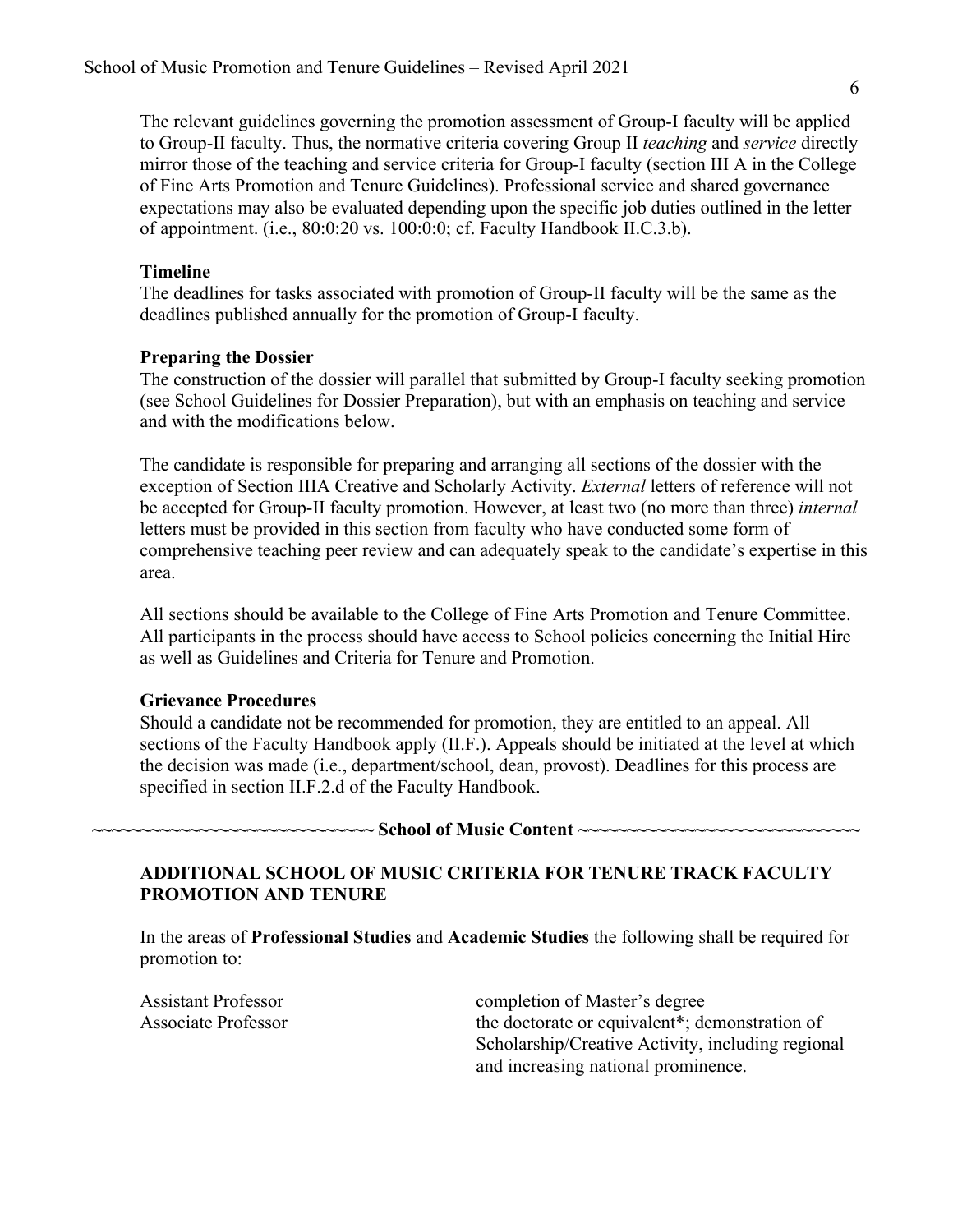| Professor                                                                           | the doctorate or equivalent <sup>*</sup> ; demonstration of<br>notable and sustained professional activity on a<br>regional and national scale; publication |  |
|-------------------------------------------------------------------------------------|-------------------------------------------------------------------------------------------------------------------------------------------------------------|--|
| In the area of <b>Performance</b> the following shall be required for promotion to: |                                                                                                                                                             |  |
| <b>Assistant Professor</b>                                                          | completion of Master's degree or equivalent in<br>professional activity                                                                                     |  |
| Associate Professor                                                                 | demonstration of further musical and<br>Scholarship/Creative Activity, including regional<br>and increasing national prominence.                            |  |
| Professor                                                                           | the doctorate or equivalent*; demonstration of<br>notable and sustained professional activity on a<br>regional and national scale.                          |  |

 candidate's areas of expertise. \* In music, the doctorate (Ph. D.; D. Mus.; Ed. D.; A. Mus. D.; D.M.A.) represents the highest level of formal education. We also recognize that significant accomplishments may constitute the equivalent of a doctorate. Among these are professional experience, creative and scholarly accomplishments, awards, professional service, and national or international stature in the

## **ADDITIONAL SCHOOL OF MUSIC CRITERIA FOR INSTRUCTIONAL FACULTY PROMOTION**

 In the areas of **Professional Studies** and **Academic Studies** the following shall be required for promotion to:

|                                                                              | <b>Assistant Professor</b><br>of Instruction | completion of Master's degree                                                                                  |
|------------------------------------------------------------------------------|----------------------------------------------|----------------------------------------------------------------------------------------------------------------|
|                                                                              | <b>Associate Professor</b><br>of Instruction | demonstration of further success in teaching, service, recruitment<br>and retention as assigned.               |
|                                                                              | Professor of<br>Instruction                  | demonstration of notable and sustained success in teaching,<br>service, recruitment and retention as assigned. |
| In the area of Performance the following shall be required for promotion to: |                                              |                                                                                                                |

| <b>Assistant Professor</b><br>of Instruction | completion of Master's degree or equivalent professional activity |
|----------------------------------------------|-------------------------------------------------------------------|
| Associate Professor                          | demonstration of further success in teaching, service,            |
| of Instruction                               | recruitment and retention as assigned.                            |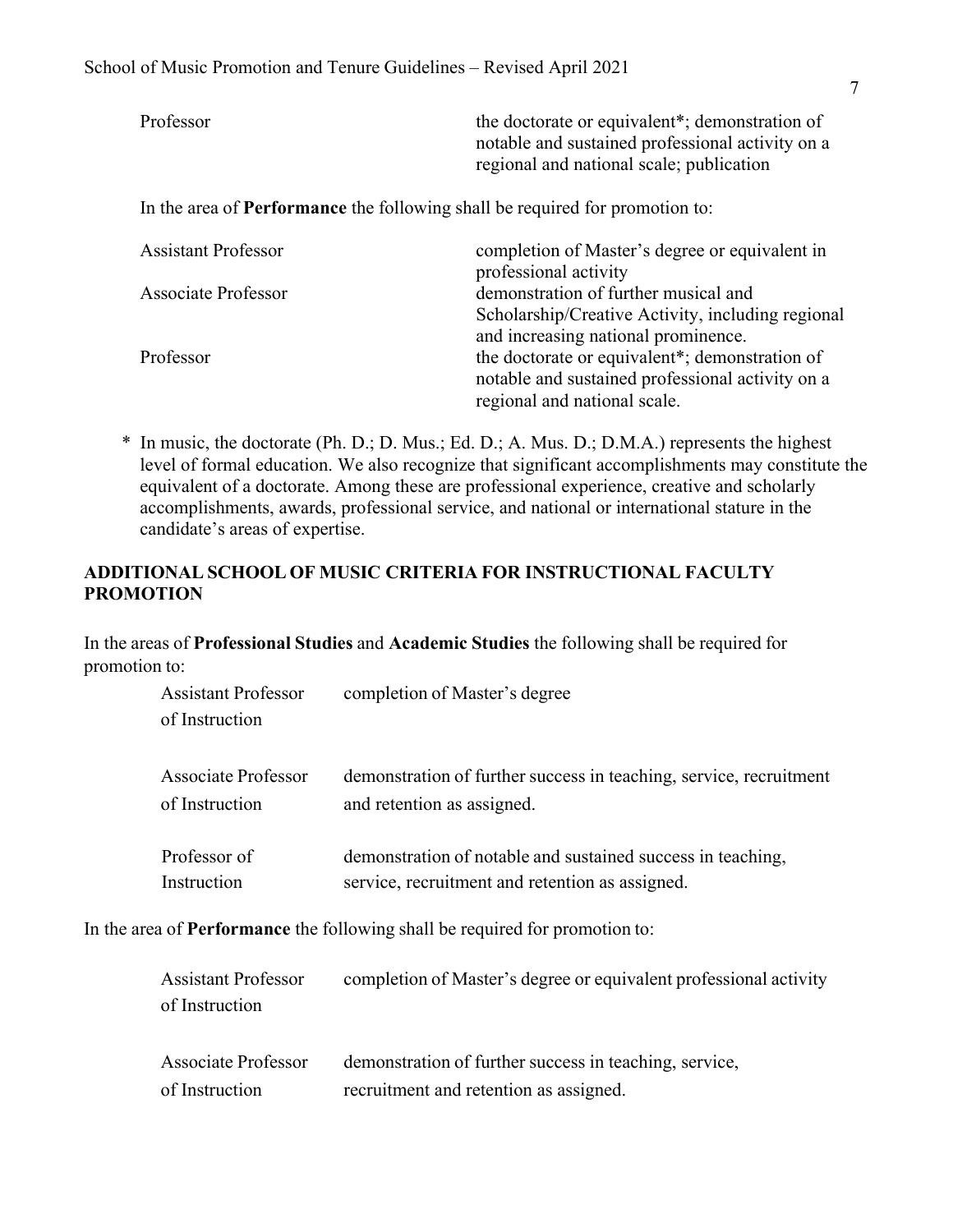| Professor of | demonstration of notable and sustained success in teaching, |
|--------------|-------------------------------------------------------------|
| Instruction  | service, recruitment and retention as assigned.             |

#### **~~~~~~~~~~~~~~~~~~~~~~~~~~~~ College of Fine Arts Content ~~~~~~~~~~~~~~~~~~~~~~~~~~~~**

#### **IV. PREPARATION OF EXTERNAL EVALUATION PACKET**

 should the evaluator have first-hand knowledge of these achievements. The purpose of soliciting assessments by external evaluators of faculty applicants for promotion and tenure is to substantiate the contribution to the field primarily in the area of scholarly and creative research. However, assessments are welcomed in the areas of teaching and service

 presentations or master classes, generally provide useful evaluative comments and are not accepted as external review letters. Referees must be highly qualified artists/scholars with a professional stature or academic rank equal to or exceeding that which the candidate is seeking. Every effort should be made to ensure that the external reviewers have no personal connection that would bias the evaluation; the goal is a careful, thorough, unbiased appraisal of the packet as presented. Indirect relationships, such as familiarity with the candidate's creative or scholarly work, observance of conference reasons for disqualification. Letters from the candidate's dissertation advisors, former teachers, co-authors, friends, relatives, or other persons closely aligned with the candidate will not be

 that originated with the committee. The selection must be completed no later than the last day of should be included in Section X. of Binder I. The candidate is invited to provide the school's Promotion and Tenure Committee chairperson with a list of four possible evaluators and include a brief statement outlining their relationship by April 15<sup>th</sup>. It will be the responsibility of the school's Promotion and Tenure Committee to develop the final list of possible external evaluators from suggestions provided by both the candidate and committee. This list will consist of at least six names and must include choices classes of the spring semester. The director of the school will contact in writing the selected evaluators by June 1<sup>st</sup> requesting their service. The confirmed list of external evaluators will be determined no later than the first day of Fall Semester. No fewer than four external reviewers

 The preparation of the external evaluation packet is the responsibility of the candidate. Each months and be completed by the candidate no later than September 1st. candidate may consult with the school director or the chair of the Promotion and Tenure Committee in preparing his/her packet. The preparation should take place over the summer

The External Evaluation Packet will consist of the following:

- The candidate's curriculum vitae;
- The representative samples of the candidate's creative/scholarly work;
- The respective School's criteria for tenure and/or promotion to the specified rank;
- deadline for submitting their report.• A letter to external reviewers that summarizes their task and includes the school's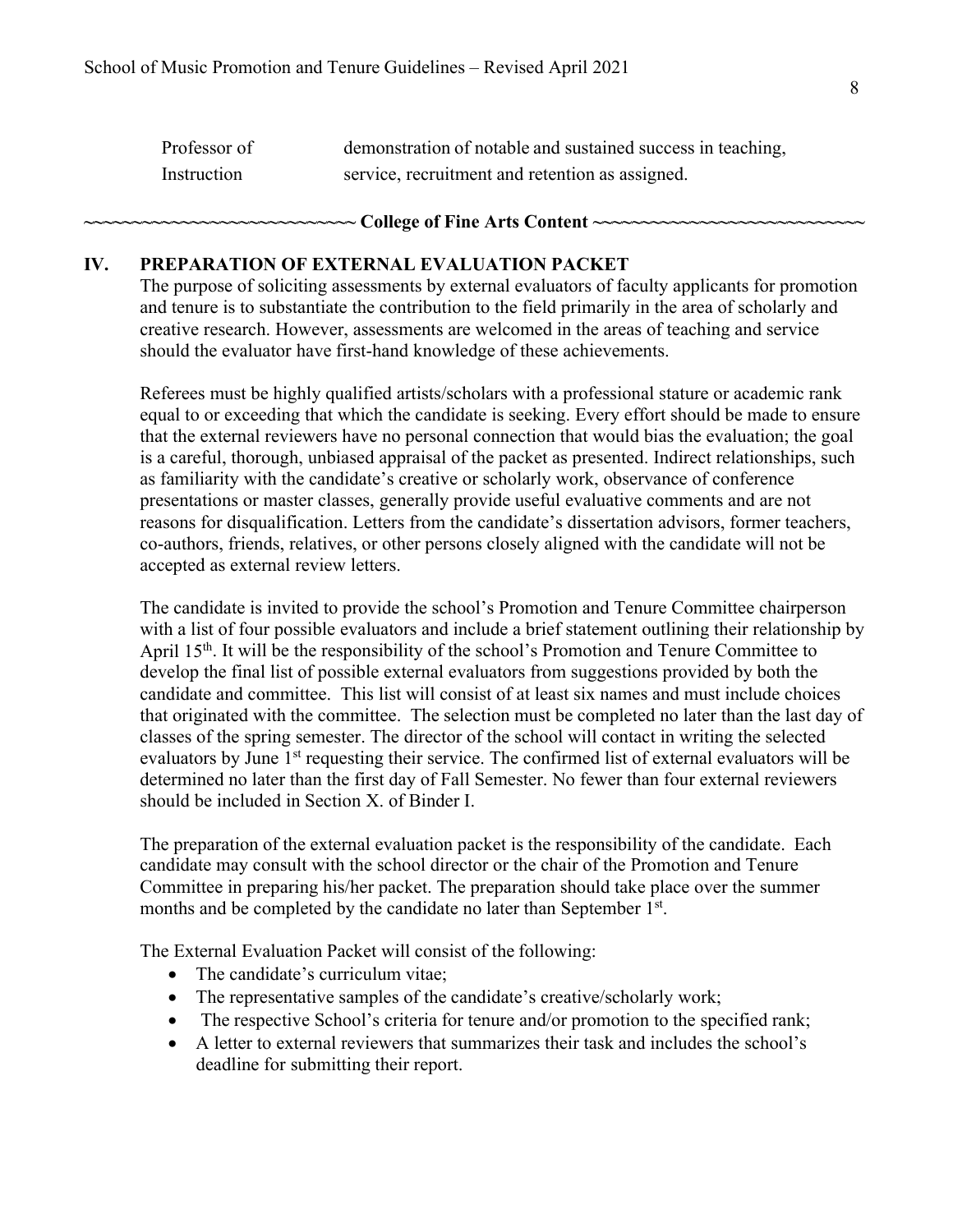**~~~~~~~~~~~~~~~~~~~~~~~~~~~~~ School of Music Content ~~~~~~~~~~~~~~~~~~~~~~~~~~~~~** 

### **ADDITIONAL SCHOOL OF MUSIC POLICIES FOR EXTERNAL EVALUATORS**

 following information is applicable to Tenure Track Faculty applying for Promotion and Tenure. Instructional Faculty in the School of Music are not required to solicit external evaluations. The

 professional biography, mailing and e-mail addresses and phone numbers, and a brief statement outlining their relationship with each evaluator. For each potential external evaluator they suggest, candidates will provide a one-paragraph

 recordings, scores, published articles, book chapters, and course syllabi. For School of Music candidates, materials provided to external evaluators will include a curriculum vitae and appropriate samples of creative/scholarly work, such as audio and video

 The School of Music Promotion and Tenure Committee will send external evaluation packets to each external reviewer on the final list of evaluators, along with a cover letter from the Director of the School of Music and the school's criteria for promotion and tenure to the specific rank. process of collecting them. The Director's letter will indicate that the due date for external reviewers to submit their letters will be October 15. In addition to soliciting external letters, the committee will oversee the

**~~~~~~~~~~~~~~~~~~~~~~~~~~~~ College of Fine Arts Content ~~~~~~~~~~~~~~~~~~~~~~~~~~~~** 

### **Promotion & Tenure Schedule of Deadlines**

 proceeds through the review process. This provides each School with adequate time to confirm the final list of external evaluators. The Promotion & Tenure process begins in the Spring Semester prior to the year the candidate actually

| April 15                                   | Candidate provides the School's P&T Committee Chair with a list of<br>four possible evaluators, inclusive of a brief statement outlining their<br>relationship with each evaluator.                                                                      |
|--------------------------------------------|----------------------------------------------------------------------------------------------------------------------------------------------------------------------------------------------------------------------------------------------------------|
| Last day of Spring<br>Classes (late April) | School committees will determine the final list of possible external<br>evaluators from both the candidate and P&T committee's suggested<br>lists (6 names). Thus the compiled list represents recommendations<br>from both the candidate and committee. |
| June 1                                     | The School Directors will request "in writing" the service of the<br>selected external evaluators.                                                                                                                                                       |
| First day of Fall<br>Semester (August)     | The final confirmed list of external evaluators is determined.                                                                                                                                                                                           |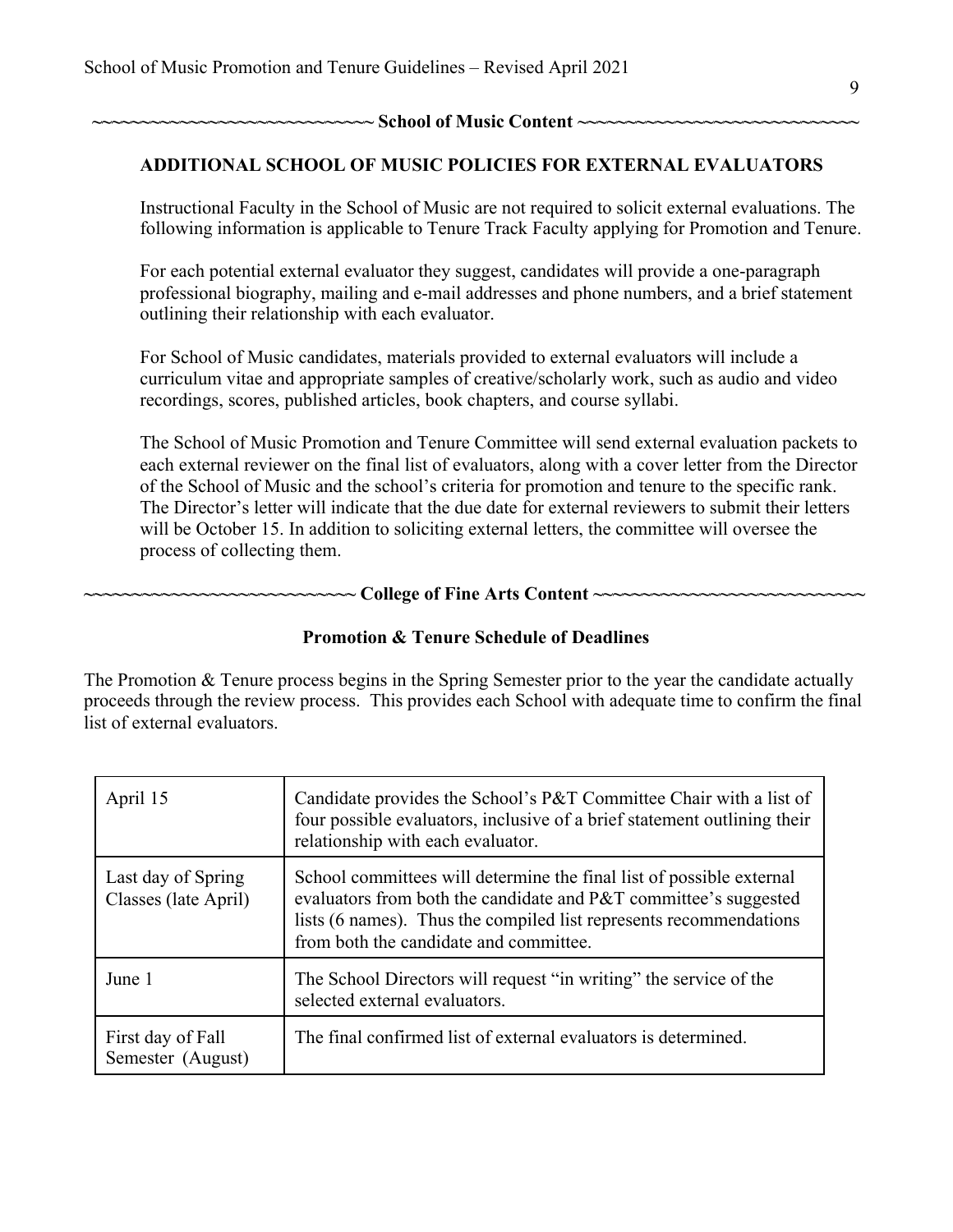| September 1                               | The candidate should deliver the completed external evaluation<br>packet to the School Promotion & Tenure committee.                                                     |
|-------------------------------------------|--------------------------------------------------------------------------------------------------------------------------------------------------------------------------|
| Second Friday in<br>September             | Candidate provides the School's P&T Committee Chair with their<br>Promotion and Tenure dossier.                                                                          |
| (School sets Deadline)                    | Each external evaluator should have completed his/her review and<br>have sent their response to the School by the date specified in the<br>letter to external reviewers. |
| First day of Spring<br>Semester (January) | Promotion & Tenure Dossiers (ONLY Binder I, and only those<br>approved by the School) are due in the Dean's Office.                                                      |
| March 1                                   | Promotion & Tenure Dossiers are due in the Provost's Office. Dean<br>notifies Director and candidate of any rejections.                                                  |
| April 1                                   | Provost sends written notification to Dean, Director and candidate of<br>approval/rejection.                                                                             |

## **Format for the Promotion and Tenure Document Appendix**

## **~~~~~~~~~~~~~~~~~~~~~~~~~~~~ College of Fine Arts Content ~~~~~~~~~~~~~~~~~~~~~~~~~~~~**

 Candidates seeking promotion or tenure are required to submit thorough and accurate documentation in responsible for preparing Sections II-VIII and Section XII. The School Promotion and Tenure  *Committee prepares Section IX, and X and the School Director prepares Section XI.]*  accordance with the criteria and guidelines specified in their School's Promotion and Tenure document by the second Friday in September. Unless otherwise specified in those school guidelines or in this college document, or unless otherwise instructed by the Chair of the School Promotion and Tenure Committee, the dossier will cover activities since the beginning of the probationary term in the case of tenure matters, or since the last promotion in the case of promotion matters. Materials provided by the candidate are to be examined, verified, and evaluated by the School Promotion and Tenure Committee. If the candidate is recommended, the School will then forward to the College, in the format described below, the documentation required to justify its decision. *[Overview of Binder I: Section I is the joint responsibility of the School Promotion and Tenure Committee and the candidate. Candidates are then* 

 external letters of review, and the School Director report. Binder I (1-inch, three-ring, loose-leaf, with tabbed separating pages between sections) will contain the required materials submitted by the candidate, the School Promotion and Tenure Committee report,

 testimonial letters, and any other supporting materials submitted by the candidate–plus an appendix to material summarized in its report, but not included in **Binder I**. Binder II (three-ring, loose-leaf, with tabbed separating pages between sections) will contain publications, posters, photographs, video and audio tapes, scores, slides, appendices, unsolicited be used by the School Promotion and Tenure Committee for including the originals of letters or other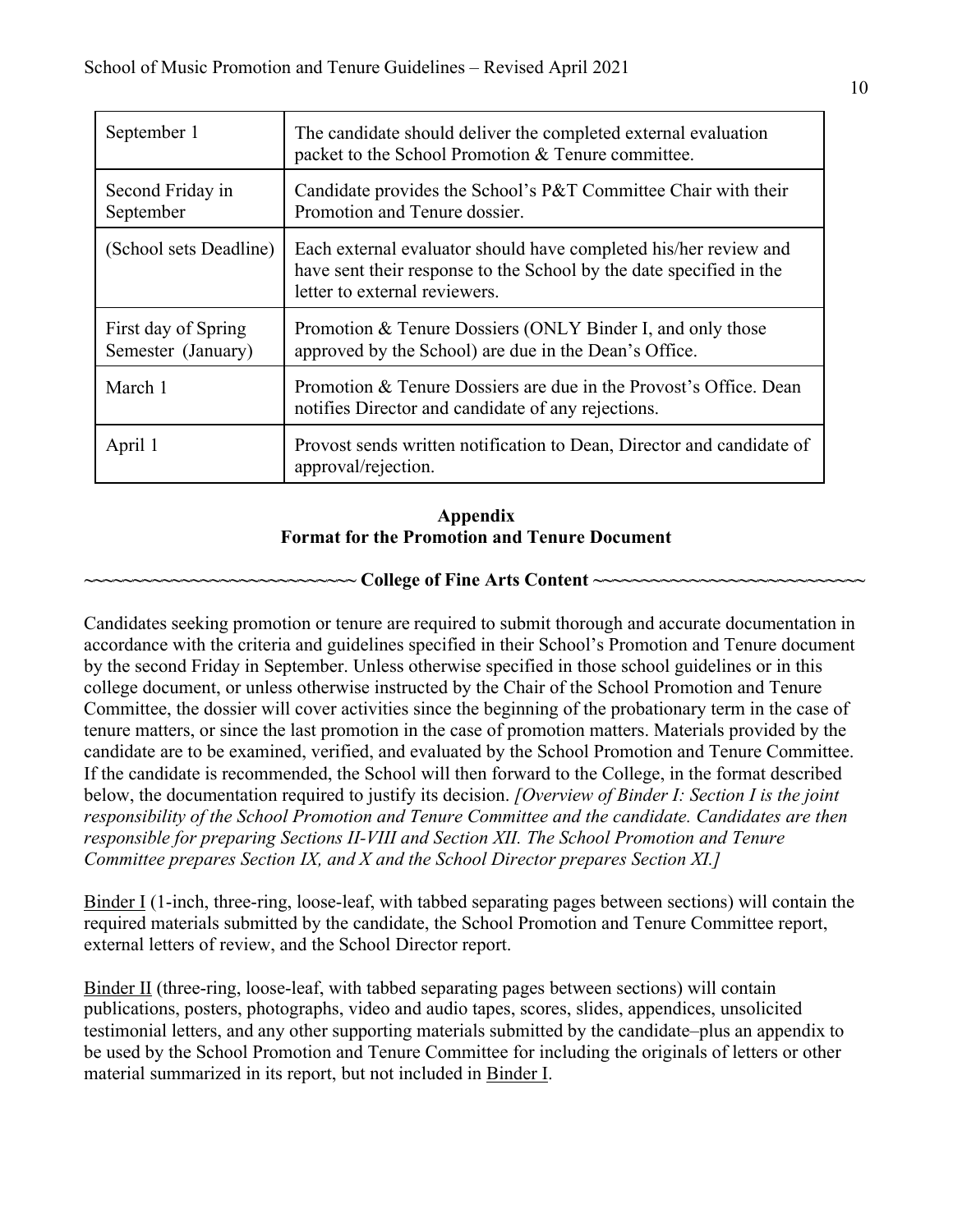## **~~~~~~~~~~~~~~~~~~~~~~~~~~~~~ School of Music Content ~~~~~~~~~~~~~~~~~~~~~~~~~~~~~**

## **Binder I** Binder format

 All materials are to be organized in a three-ring binder, loose-leaf. *No sheet protectors are to be*  sections I through XII of Binder I. The candidate will provide a table of contents page as well. The candidate needs to provide a cover sheet to be placed in the outside binder cover. *used*. Tabbed separating pages should be used with typed numbers and titles clearly delineating

### **Binder II** Letters Solicited by School of Music Candidates

 School of Music faculty members or former students. Candidates may request up to four letters total from both qualified professionals outside the university deemed inappropriate to serve as formal external reviewers but whose insights may nonetheless be valuable to the Promotion and Tenure Committee, and from Ohio University colleagues or faculty members outside the School of Music. No letters should be solicited from

 to the chairperson of the Promotion and Tenure Committee when the dossier is submitted. All letters solicited by the candidate should be sent to the chair of the Promotion and Tenure Committee. As a courtesy, the names of all persons solicited by the candidate are to be provided

#### **~~~~~~~~~~~~~~~~~~~~~~~~~~~~ College of Fine Arts Content ~~~~~~~~~~~~~~~~~~~~~~~~~~~~**

Arrange **Binder I** according to the following sections:

 *I.* **Required Documents.** *[Chair of School Promotion and Tenure Committee and the Candidate]* 

- **A. Review Form for Promotion and/or Tenure (Signature Cover Sheet)**
- **B. A copy of original contract**
- **C. A copy of most recent appointment letter**
- **D. A copy of the candidate's original letter of offer**
- **E. The School's criteria for promotion and/or tenure**
- **F. Annual review letters**
- **G. Other official review letters (e.g. third-year review, etc.) if applicable**

 **~~~~~~~~~~~~~~~~~~~~~~~~~~~~~ School of Music Content ~~~~~~~~~~~~~~~~~~~~~~~~~~~~~** 

 The Promotion and Tenure Committee will provide I. A. The Candidate will provide I. B – G. If items B and D are the same document, the candidate will only provide one document. The annual review letters are the candidate's director evaluations, and the other official review letters include the candidate's Progress Towards Promotion and Tenure letters.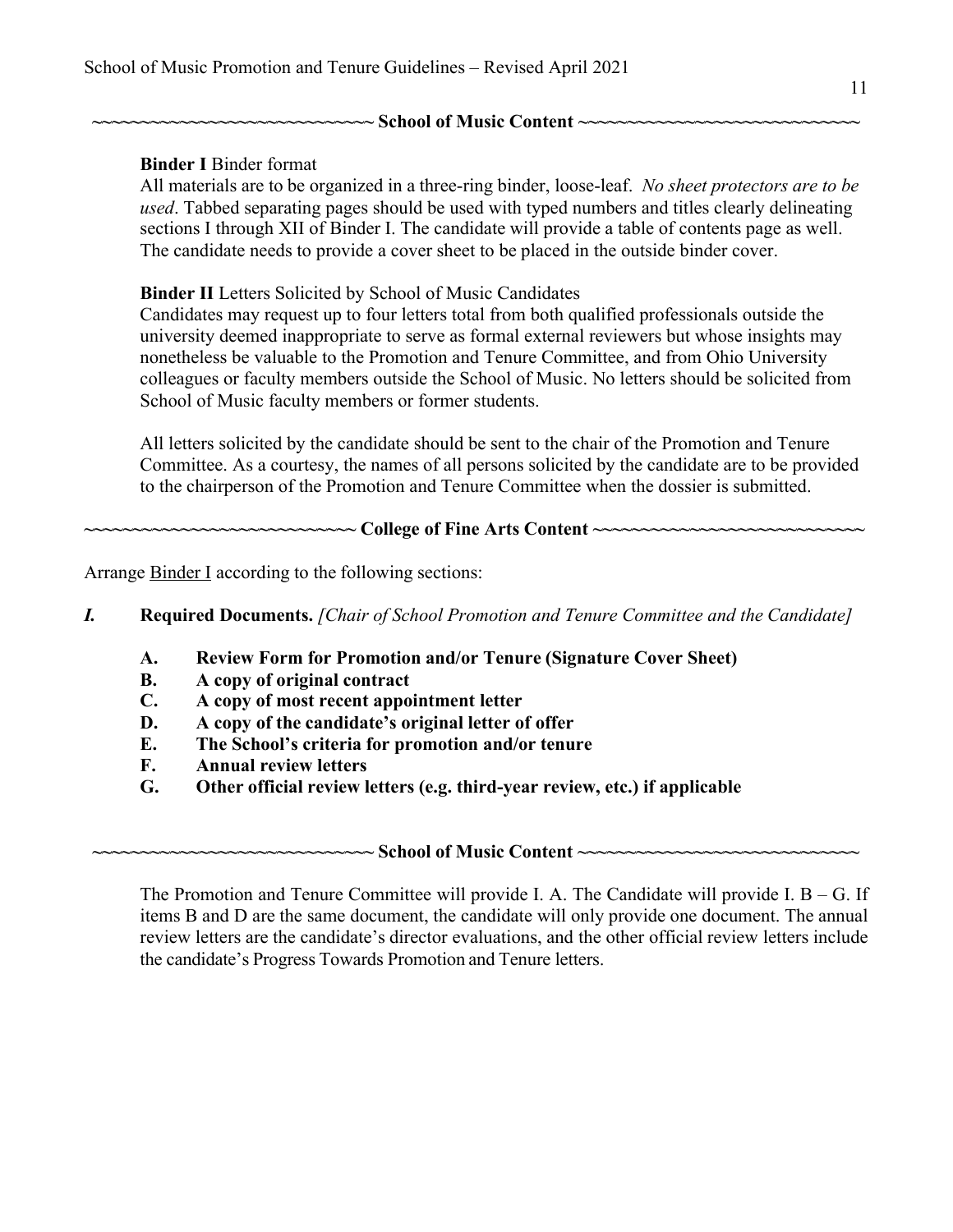**~~~~~~~~~~~~~~~~~~~~~~~~~~~~ College of Fine Arts Content ~~~~~~~~~~~~~~~~~~~~~~~~~~~~** 

## **II. Academic Preparation/Professional Training.**

 *number 1 of Section XII.]*  List institutions, dates of study, and degrees awarded. Also list post-doctoral awards, residencies, and other post-graduate study, whether leading to a degree or not. *[This same information will be included in* 

## **III. Professional Experience.**

 applicable. *[This same information will be included in number 2 of Section XII.]*  Provide a comprehensive list of teaching and/or other professional work experience (in reverse chronological order beginning with most recent); specify dates. Indicate date of last promotion, if

### **IV. Teaching and Advising.**

- **A. Personal Statement.** (Optional)
- readers, etc.). Note any changes in your teaching assignment since your initial **B.** Courses Taught. List the courses you have taught each academic term for the past three years. Provide course numbers, titles, enrollments, and assistance (teaching assistants, appointment.
- **C.** Innovative Teaching. Describe any particularly innovative approaches you have developed during the course of your teaching. Include any original uses of technology where appropriate.
- **D. Interdisciplinary Teaching.** List your contributions.
- committees you have chaired and served on. List any significant experiences supervising student exhibitions, performances, recitals, laboratory and field work, directing independent study, Honors College tutorials, participating in Study Abroad and experiences offering students personal advising or assisting in Student Affairs activities. **E. Advising and Supervision of Students.** Indicate the number of undergraduate and graduate students you regularly advise. Indicate the number of undergraduate and graduate students you regularly advise. Indicate the number of thesis and dissertation participating in summer programs involving students. Detail any other noteworthy

### **F. Evidence of Effectiveness.**

 Award, University Professor Award, presenter at Alumni College, etc. Include a brief listing of the highlights of student successes. You may include in a brief 1. In Binder I summarize with a table the overall instructor rating for each course taught during the past three years and, if possible, include a comparison with average student evaluations for all instructors of similar courses in the School. List teaching awards and other recognitions, such as Outstanding Teaching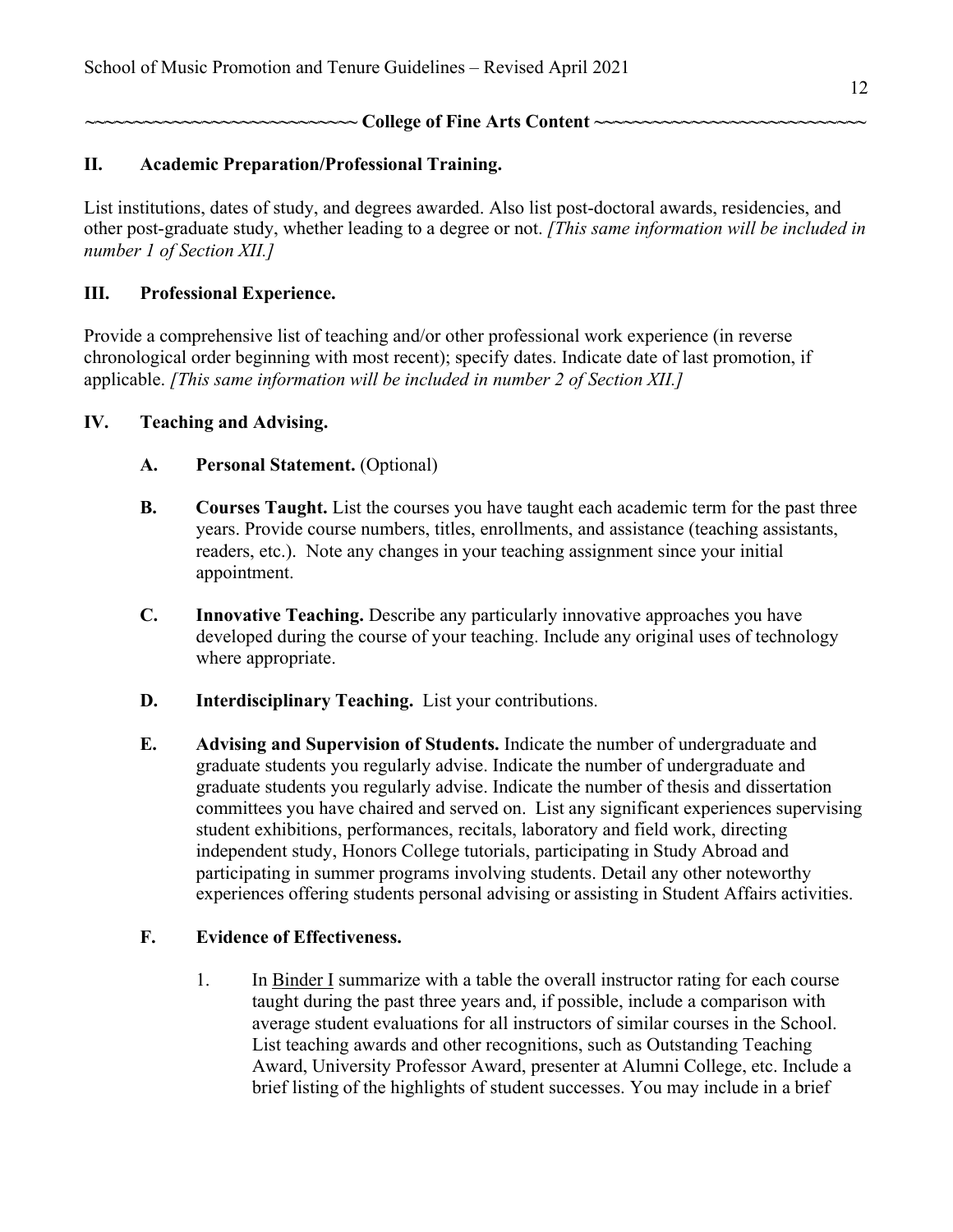from students and colleagues. statement quoting highlights from written comments and testimonials received

- 2. In Binder II place original documents plus any supporting material from the above as the following: items along with other supporting material related to teaching effectiveness, such
	- Unsolicited testimonial letters from colleagues and students.
	- Copies of the actual written comments for a representative sample of courses
	- Sample syllabi, class handouts, examinations, and other related materials.

# **~~~~~~~~~~~~~~~~~~~~~~~~~~~~~ School of Music Content ~~~~~~~~~~~~~~~~~~~~~~~~~~~~~**

## **Teaching and Advising in the School of Music**

 The candidate should refer to the *School of Music Faculty Annual Report (FAR) Guidelines and*  achievements to be considered in the category of Teaching and Advising. *Evaluation Procedures* document for the most comprehensive listing of activities and

## **~~~~~~~~~~~~~~~~~~~~~~~~~~~~ College of Fine Arts Content ~~~~~~~~~~~~~~~~~~~~~~~~~~~~**

## **V. Scholarship/Creative Activity.**

## **Nature and Significance of Scholarship/Creative Activity.**

 any copies of publications, programs, exhibition catalogs, and audio, video, or computer media. Provide a brief statement explaining the nature and significance of your accomplishments to date in research or creative activity in Binder I. Place all supporting materials in Binder II, including

## *A.* **Creative Activity.** *[See School document for specific types.]*

- exhibition/performance/publication, e.g., solo, group, original, re-creative, etc. 1. List creative work by type in reverse chronological order. Specify the nature of the
	- In collaborative creative work, clearly indicate your contribution.
	- publication data; specify, local, national, international, commercial, juried. • Provide complete program information, the date, venue, sponsoring organization,
	- still under review. • List separately any work submitted and accepted. Do not list work submitted but
	- Provide complete information about visiting artist residencies, clinics and/or festivals. Include only those in which you were a contributor.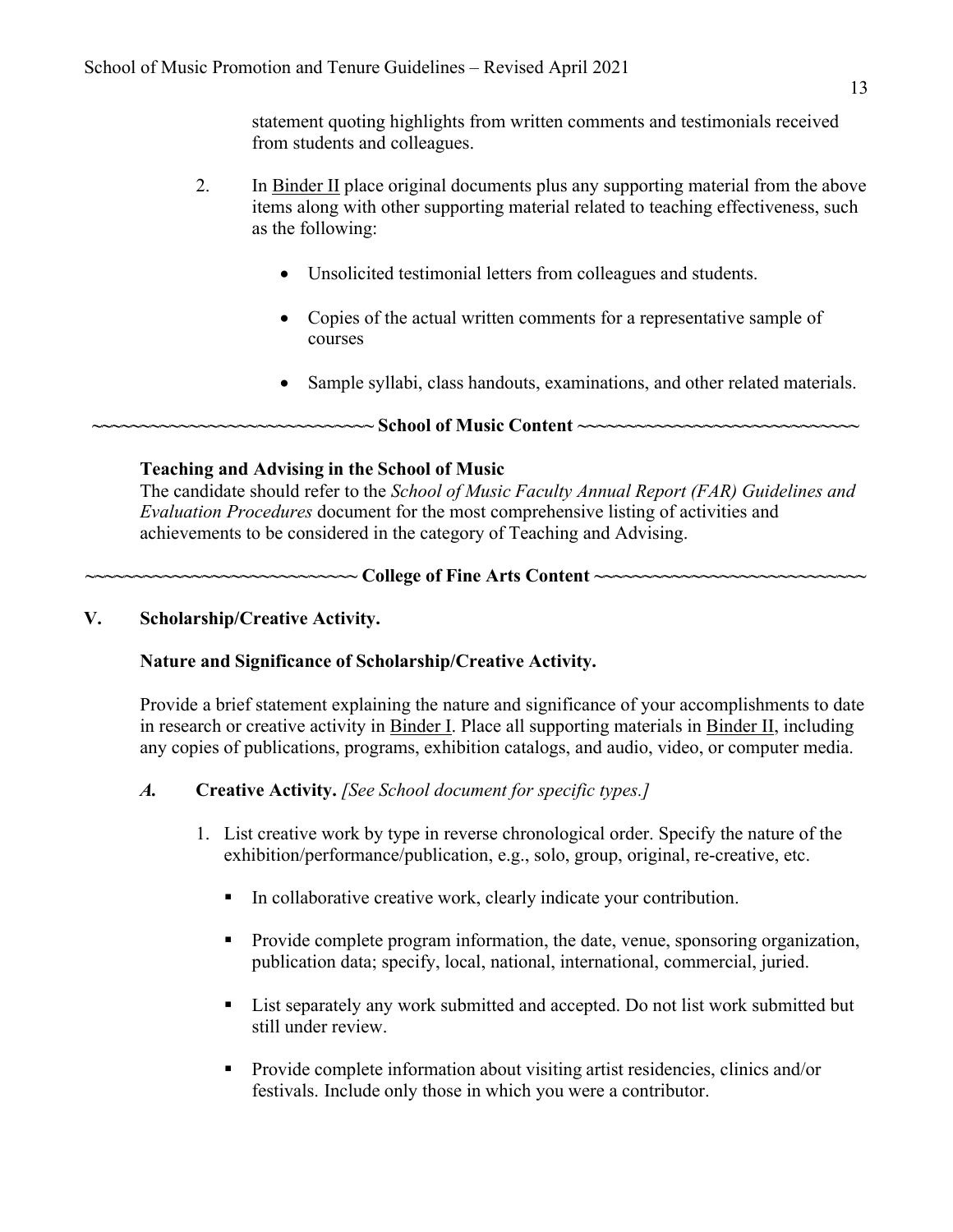and awards. 2. Separately list reviews, competition results, jury members' credentials (if available),

### *B.* **Scholarly Activity.** *[See School document for specific types.]*

- 1. List publications by type (article, book, abstract, etc.) in reverse chronological order.
	- your contribution to the publication. • In co-authored publications, list authors in publication order. Clearly indicate
	- national, international, commercial, refereed. • Provide the complete publication information, date, publisher; specify local,
	- • List separately any publications in press or submitted and accepted. Do not include publications submitted but still under review or publications in preparation.
- attended, but in which you had no professional role. 2. Provide complete information about conference papers, invited lectures, symposia, workshops, and other professional presentations. Do not include conferences that you
- **C. Grants and Awards.** List proposal title, funding agency and duration of award.

#### **~~~~~~~~~~~~~~~~~~~~~~~~~~~~~ School of Music Content ~~~~~~~~~~~~~~~~~~~~~~~~~~~~~**

### **Scholarship/Creative Activity in the School of Music**

 considered in the categories of Scholarship/Creative Activity. The candidate should refer to the School of Music *Faculty Annual Review (FAR) Guidelines and Procedures* document for the most comprehensive listing of activities and achievements to be

 activity supports their teaching and/or service activities. Instructional Faculty candidates are not required to have scholarship/creative activity but are encouraged to include scholarship/creative activity in Binders 1 and 2 if they feel that this

### **~~~~~~~~~~~~~~~~~~~~~~~~~~~~ College of Fine Arts Content ~~~~~~~~~~~~~~~~~~~~~~~~~~~~**

### **VI. Professional Service.**

 committees, offices held, or service to profession. Provide any assessments of these activities in Binder II. List any memberships in professional associations, memberships on commissions and

## **VII. University and Community Service.**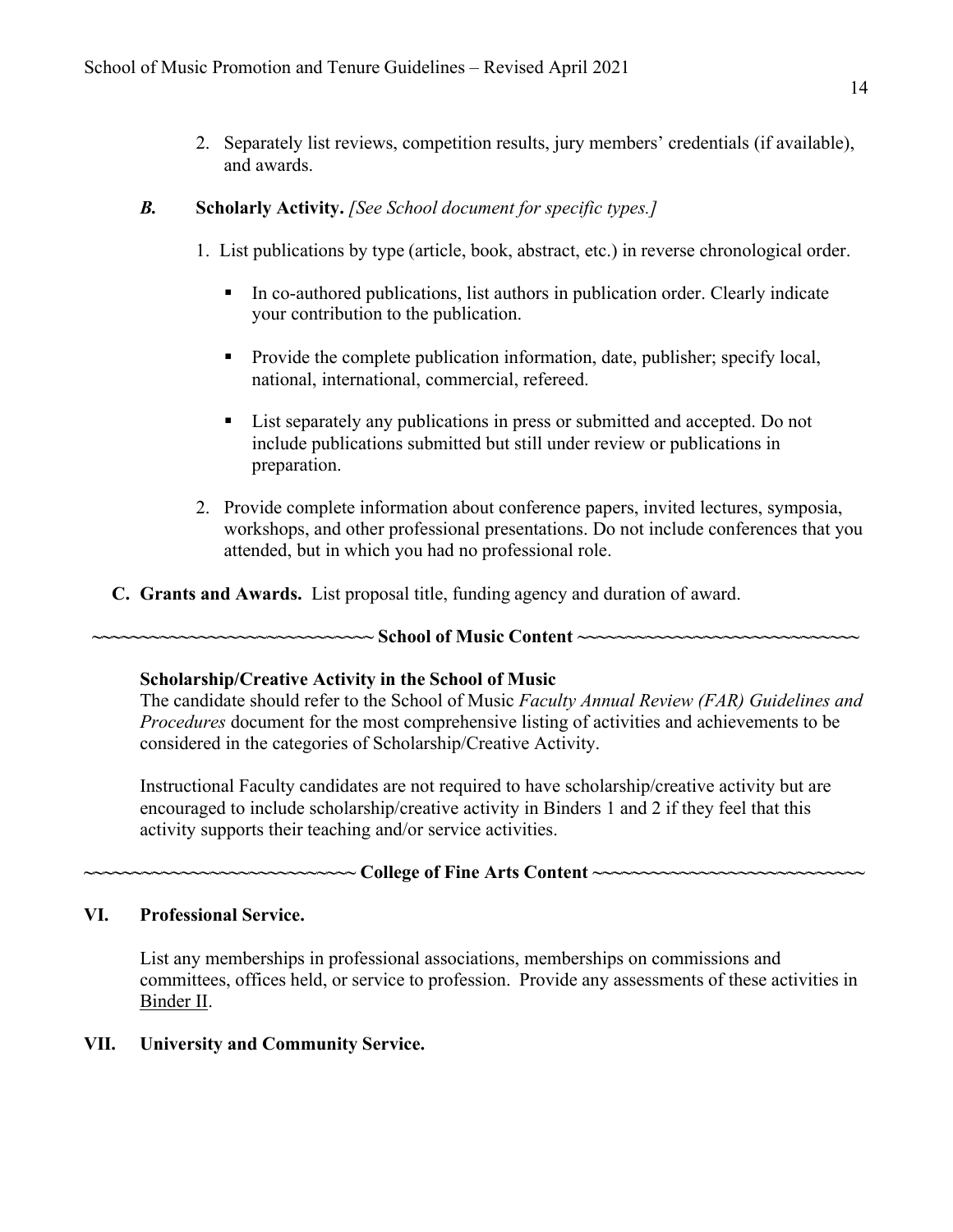to community, civic, or political organizations. List any contributions to university governance through serving on or chairing school, college, or university committees, task forces, work groups, and ad hoc committees. List any contributions

### **VIII. Inter-Unit Contributions.**

 programs and activities; service on thesis or dissertation committees not noted above; program development, curricular planning, or other contributions to other units. List any contributions beyond teaching to interdisciplinary, inter-school, or inter-university

## **~~~~~~~~~~~~~~~~~~~~~~~~~~~~~ School of Music Content ~~~~~~~~~~~~~~~~~~~~~~~~~~~~~**

## **Professional, University, and Community Service in the School of Music**

 considered in the category of Service. The candidate should refer to the School of Music *Faculty Annual Review (FAR) Guidelines and Procedures* document for the most comprehensive listing of activities and achievements to be

List all service activities in reverse chronological order.

 **~~~~~~~~~~~~~~~~~~~~~~~~~~~~ College of Fine Arts Content ~~~~~~~~~~~~~~~~~~~~~~~~~~~~** 

 *IX.* **School Promotion and Tenure Committee.** *[Chair of School P&T Committee]* 

- **A. School Promotion and Tenure Committee.**  List of members, including faculty ranks and fields of specialization.
- **B. Recommendation of the Promotion and Tenure Committee.**  committee. This letter will indicate the committee vote. Provide a copy of the letter of recommendation of the School's promotion and tenure
- **C. Peer Evaluations.** Follow School guidelines.

 **~~~~~~~~~~~~~~~~~~~~~~~~~~~~~ School of Music Content ~~~~~~~~~~~~~~~~~~~~~~~~~~~~~** 

 **Binder I** Letters Solicited by the School of Music Promotion and Tenure Committee all tenured and untenured members of the division(s). Included in Binder I (Section IX-C.), will be two evaluation letters solicited by the Chair of the Promotion and Tenure Committee from the candidate's division chair and area coordinator, as specified in Section VII.B. of the *Faculty Annual Review (FAR) Guidelines and Procedures*  document governing annual merit evaluation. It is required that these letters include input from

#### **~~~~~~~~~~~~~~~~~~~~~~~~~~~~ College of Fine Arts Content ~~~~~~~~~~~~~~~~~~~~~~~~~~~~**

## **D. Additional Supporting Material.**

 committee arrive at its decision may be included in the Committee report. Such Summaries of any additional documents that played a significant role in helping the